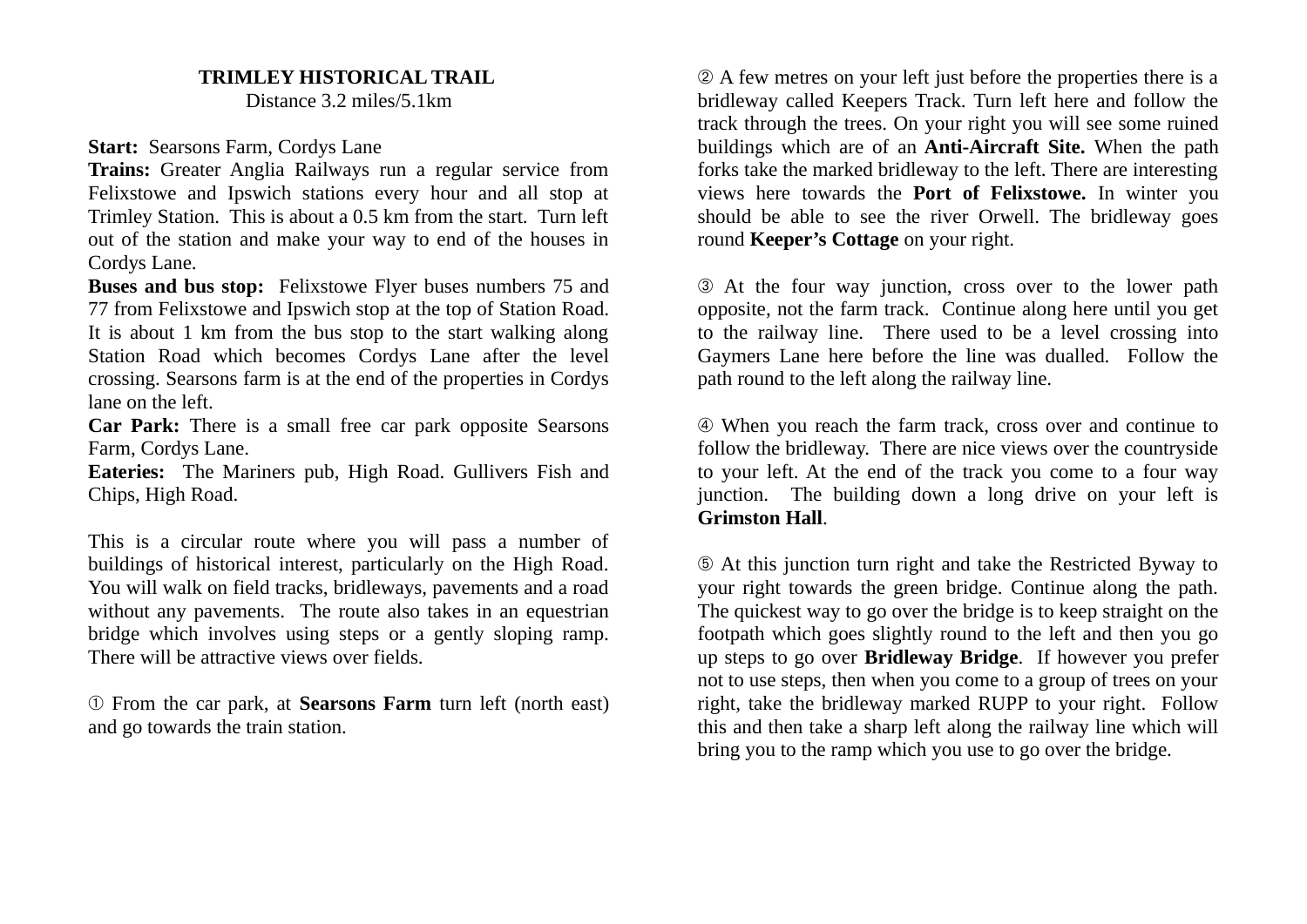$\odot$  Go over the bridge and down the ramp which emerges onto a Restricted Byway/Bridleway called **Gun Lane.** Continue along this bridleway, ignoring a path off to the right, until you reach the High Road. Look out for the historic gun on the right hand side of the track just before you reach the High Road.

 $\overline{v}$  As you emerge on to the High Road, opposite you is a large **Holm Oak** which marked the location of a tollgate in the past. Turn right on the High Road and you will pass **Eagle House** opposite Morrison's Daily Store (the **Post Office).** Look out for **Shoemakers Cottage, 201, High Road,** opposite Church Lane. You then pass **The Mariners** pub and the two **Trimley churches** opposite. Next to Trimley St. Mary Church is **The Limes**. Also on your right is Trimley **Welcome Hall.** Continue passing **Street Farm/ Great Street Farm** also on your right. At this point there is a suggestion next to cross the road. However the High Road is very busy and if you feel uncomfortable about crossing it is fine to stay on the right hand side of the road. You will be able to see all the buildings mentioned. You can also find out more about the buildings by checking the Gazetteer also to be found on this section of the website. Whenever you feel it is safe, cross over the High Road and continue. This is so you can see interesting buildings. Just before **Thurmans Lane** is a white cottage called **Lime Cottage.** A little further on, after passing Thurmans Lane there is a building which used to be St Cecilia's Catholic Church, now **Signals** Hi-Fi. Opposite Signals is **Coachmakers, 173, High Road.** In summer months you may see a trap in the garden. Look out for a sign pointing to Trimley **Free Church**, which will be the next turning on your left. It is worth a short detour to look at this church. Then back on the High Road you will then see a large white house, **Trimley House.** Cross back over the road.

i Look for the sign to **Stennetts Memorial field** on the right of the High Road. The lane is called Park View. Beside this to the left, is a narrow hard surface path behind the bus shelter. Take this and it will emerge onto St Mary's Close.

o When you come to a junction turn left. (This in fact is still St Mary's Close) Carry on along this and it emerges into The Avenue. Continue along the road until you come to a T junction with Station Road.

 $\omega$  Turn right here and walk towards the station, ignoring Second Avenue on your right. If you wanted a sit down you could go into **Trimley Station** which has benches and well cared for borders and pots. Continue over the level crossing and the road becomes Cordys Lane. There is no pavement here. Continue walking to the end of the road to the car park.

N.B. *The words that are emboldened can be referenced in a separate Gazetteer also found in this section of the website.*